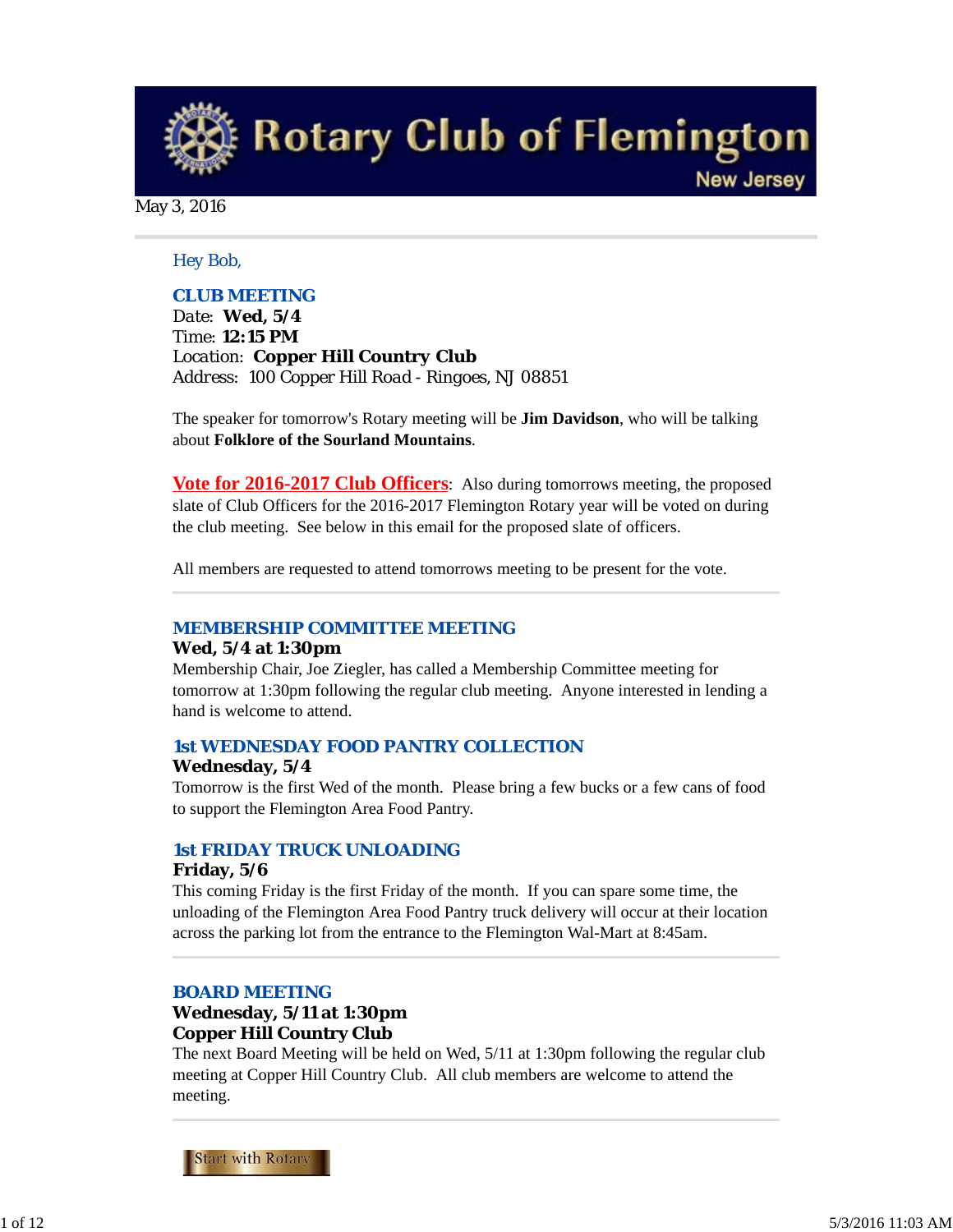

### *Proposed OFFICERS & BOARD MEMBERS for the 2016-2017 Flemington Rotary Year* **Presented by President-Elect, D.J. Wright**

At the 4/6/2016 Club Meeting, President-Elect D.J. Wright presented his proposed slate of Officers & Board members to serve for the upcoming 2016-2017 Flemington Rotary year.

The proposed slate of officers has been approved by the current Board and is now being presented to club. D.J. will continue sharing this proposed slate at the regular club meetings for the next month. If anyone else is interested in serving, please let D.J. know. Nominations from the floor will be considered.

The proposed slate will be officially presented at the **Wed, May 4th** noon lunch meeting for vote by club majority. All members are requested to attend the 5/4/2016 meeting to be present for the vote.

The proposed slate is as follows:

| Club President      | Daniel James "D.J." Wright               |  |
|---------------------|------------------------------------------|--|
| President-Elect     | <b>Kim Metz</b>                          |  |
| Secretary           | Karen Widico                             |  |
| Treasurer, General  | <b>Bob Newland</b>                       |  |
| Treasurer, Lunch    | Lynn Hyman                               |  |
| <b>Board Member</b> | Mick Schaible (immediate Past-President) |  |
| <b>Board Member</b> | <b>Sandy Clark</b>                       |  |
| <b>Board Member</b> | <b>Joe Ziegler</b>                       |  |

## **Proposed Slate of 2016-2017 RCOF Officers & Board Members**



*District 7510 SOMERSET COUNTY MEETING* **Wed, May 11, 2016** at **6pm Historic Coach Barn** at the **Duke Farm Estate** Use the East Gate Entrance, Route 206 South Hillsborough, NJ 08844

On Wed, May 11 at 6pm, the Dunellen-Green Brook Rotary Club & Rotary Club of Hillsborough are hosting at Somerset County Meeting at the Duke Farm Estate. It will be held in the Historic Coach Barn. Enter using the East Gate Entrance off of Route 206 South. **Click Here** to download a PDF of the flyer.

We hope you can come for an evening of fellowship and dinner along with a glimpse into the history & future of Duke Farms. Each club will have an opportunity to recap the year's highlights and share plans for the upcoming year.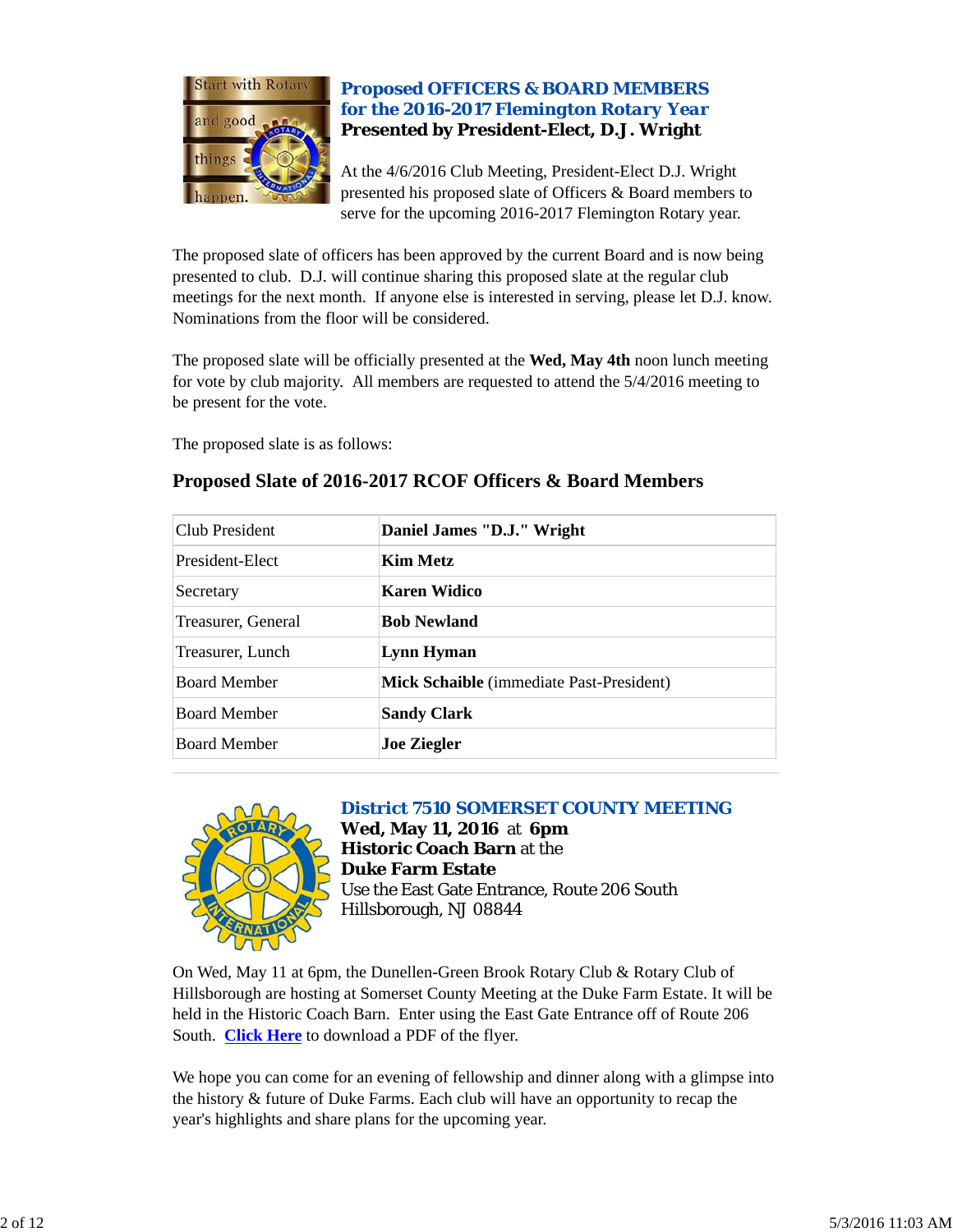Rotarians and guests are welcome. Cost is **\$30.00 Per Person**. Make checks payable to Dunellen-Green Brook Rotary. For more information visit www.dunellengreenbrookrotary.org

### *HUNTERDON COUNTY ROTARY DINNER MEETING* **CANCELED Farmhouse**

The Hunterdon County Rotary dinner meeting, previously planned for Wed, May 18th, has been **CANCELED**.

They required a minimum commitment of 50 people in order to hold the dinner and not enough peopled committed. Therefore, they needed to cancel the dinner.



#### *8th Annual Rotary BARK IN THE PARK DOG WALK*

**Sunday, June 12, 2016** Registration: **10:30am** Walk: **11:00am** to **2:00pm** Location: **Flemington Boro Park** Address: 43 Park Avenue, Flemington, NJ 08822

Join your friends and neighbors for a great day of fun, exercise and fellowship in Historic Downtown Flemington!

All net proceeds of the event go to Rotary Charities and

local pet rescue organizations, especially **Animal Alliance**, a non-profit, volunteer-run pet adoption and spay/neuter outreach animal welfare organization.

You can also enjoy great food from several local restaurants (for people!), plus fabulous pet contests, including best pet costume and most photogenic pet, to name a few.

There will also be terrific live music from **SunDog**!

**Click Here** or visit www.FlemingtonRotaryNJ.org for more information, or to download the following event forms:

- **Walker Registration Form**.
- **Event Brochure**.
- **Sponsor Registration Form**.
- **Vendor Registration Form**.

#### **Event Rules**:

- 1. We welcome well-mannered, friendly, non-aggressive dogs & pets.
- 2. Leashes are required (no longer than 6' & no retractable leashes, please).
- 3. Walk will take place rain or shine no refunds.
- 4. Dogs should wear current rabies tag or have proof of vaccination.
- 5. Limit 3 dogs per walker.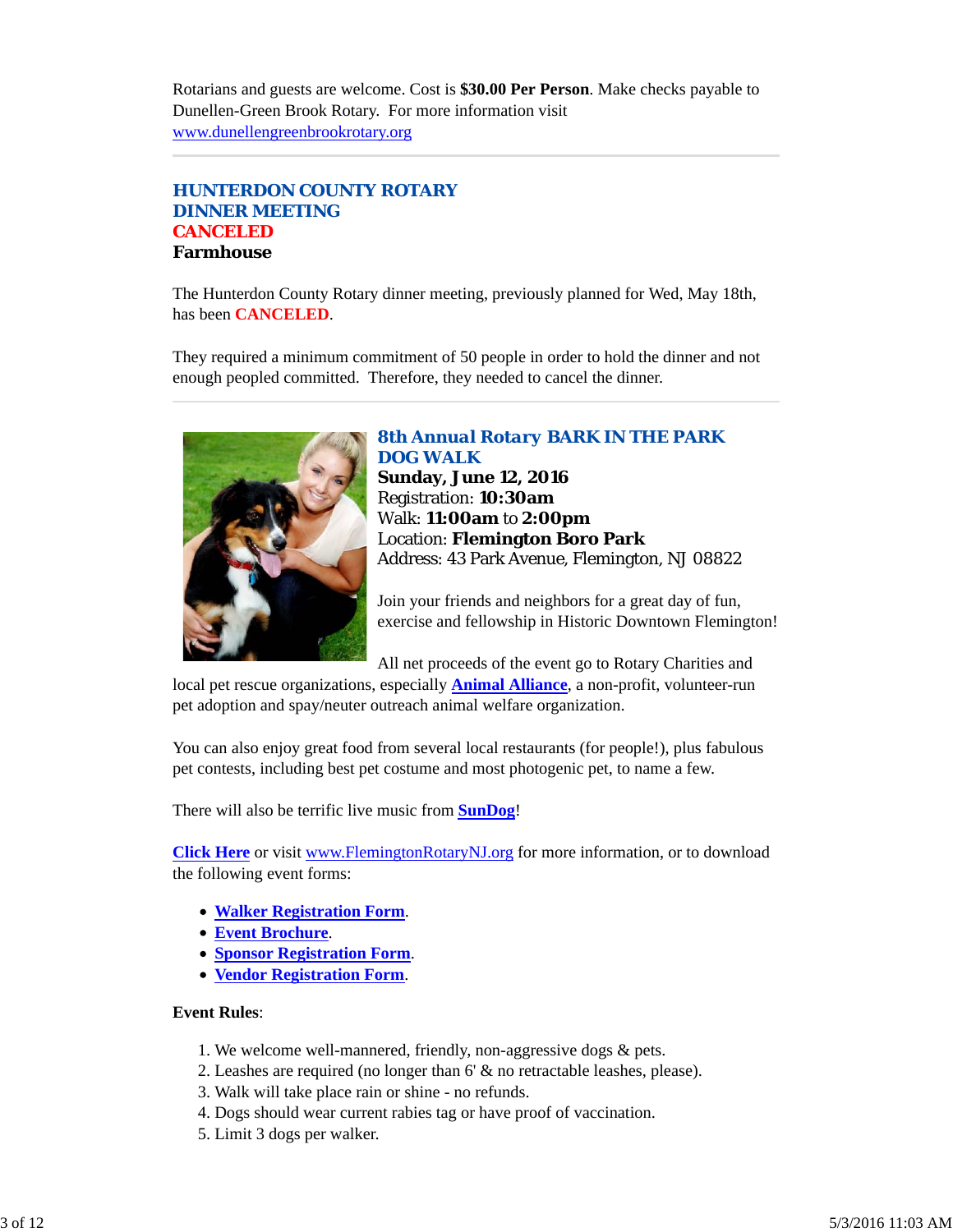- 6. Scooping is required (bags provided).
- 7. Please stay on the sidewalks.



*PEDALS FOR PROGRESS Bicycle, Sewing Machine & Sports Equipment Collection* **Saturday, June 11, 2016 (Note new Date)** Time: **9am** to **12noon Flemington Presbyterian Church** 10 East Main Street - Flemington, NJ

Joe Ziegler hopes that you can join us for another Collection at the Flemington Presbyterian Church. Items to be collected include **Used Bicycles** (adult and child), **Used Sewing Machines** (in working condition) and **Sports Equipment** (soccer balls, baseball gloves, etc. that can fit in the shipping containers between the bikes). The collection is sponsored by the Flemington Presbyterian Church and the Rotary Club of Flemington.

Please help do your part to put unused bikes to good use in the developing world.

### *Requirements*:

- Bikes should be rust free.
- Bikes with flat tires in need of some repair are accepted.
- No trikes.
- "Bikes for parts" are not accepted.

A **\$10 cash donation** is required with each bike or sewing machine. Bikes and donations are cash deductible. The required cash donation helps to offset the cost to ship the bikes to the developing countries.

**Pedals for Progress**, also known as **P4P**, collects 5000 to 7000 bicycles annually and transfers this material wealth to those more needy. Thus rescuing bicycles destined for America's landfills and delivering them to societies where they are badly needed and highly valued. To date, more than 142,000 bicycles, 2,800 used sewing machines and \$10.8 million in new spare parts have been shipped to partner charities in 38 developing countries. In these countries, the bikes are reconditioned by partner agencies and distributed at low cost to poor working adults. These bikes provide them with reliable transportation for commuting to work, transporting produce to market, or accessing health care and other services. Steady employment for these adults is vital to the development and success for these economies.

**It costs \$40 to collect, process, ship, rebuild and distribute each bicycle**. The required \$10 donation helps to offset the shipping costs. P4P is a  $501(c)(3)$  corporation and a registered charity in the states of NJ, PA, NY, CT, IA & VT. Brochures explaining this innovative program will be available at the collection site. P4P also seeks donations of wrenches for our oversees shops. For detailed information about our overseas projects and a current schedule of bicycle collection, visit the P4P website at **www.p4p.org**. If you miss this collection date, you can locate other bike collections through the Pedals for Progress website: **www.P4P.org**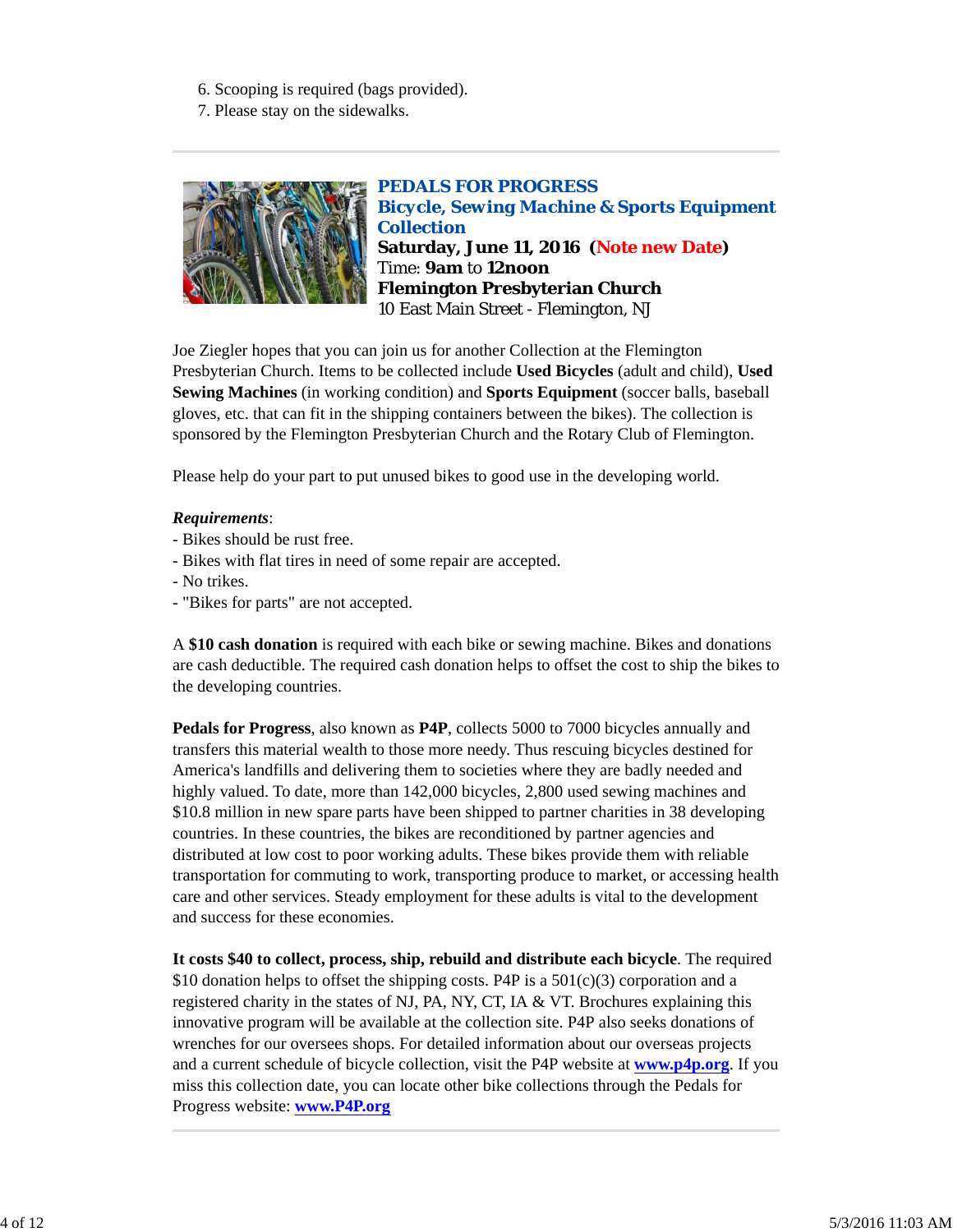### *Save the Date CHANGING of the GUARD DINNER* **Wed, June 22 at 6pm Copper Hill Country Club**

President Mick wanted to share the date for Flemington Rotary's Changing of the Guard dinner so you can note it on your calendar. There will not be a lunch meeting on that day.



### *Hunterdon County Rotary Clubs donate \$3600 to the Flemington Area Food Pantry* **Wed, April 13, 2016**

At the 4/13/2016 Flemington Rotary Club Meeting, the Hunterdon County Rotary Clubs presented at **\$3600 check** to the **Flemington Area Food Pantry**. The donation was made from the proceeds of the 2016 Hunterdon County Rotary Soup Cook-Off.

Pictured from left to right are **Mick Schaible** (Flemington Rotary President & Chair of the Soup Cook-Off event) and **Gary White** (Executive Director of the Flemington Area Food Pantry).

The Hunterdon County Rotary Soup Cook-Off is a community awareness project of the Rotary Clubs of Hunterdon County, dedicated to helping people in our community. All cook-off proceeds are donated to the food pantries of Hunterdon County to fight HUNGER IN HUNTERDON.

Joint Effort by the Hunterdon County Rotary Clubs: The Soup Cook-Off event is organized and run as a joint effort by the Rotary Clubs of Flemington, Clinton Sunrise, North Hunterdon, Lambertville-New Hope, Whitehouse and the Hunterdon Horizon eClub.



Click Photo to see a larger image

### *Rotary Club of Aberdeen, MD* **Raffling a 2016 Jeep Wrangler 4x4 Raffle Drawing on 9/12/2016**

Bob Burgard, current Club President for the Aberdeen Rotary Club, wanted to pass along this information.

The Aberdeen Rotary Club (ARC) is raffling a **2016 Jeep Wrangler Unlimited Sport**

**4X4**. Only 2000 Tickets will be sold at **\$50.00 each**. The drawing will be held at the Annual ARC Golf Outing on September 12, 2016.

In addition to the Jeep, there is a second prize of \$1,000 and a third prize of a \$250 Gift Certificate to Saxon's Jewelers in Harford County, MD.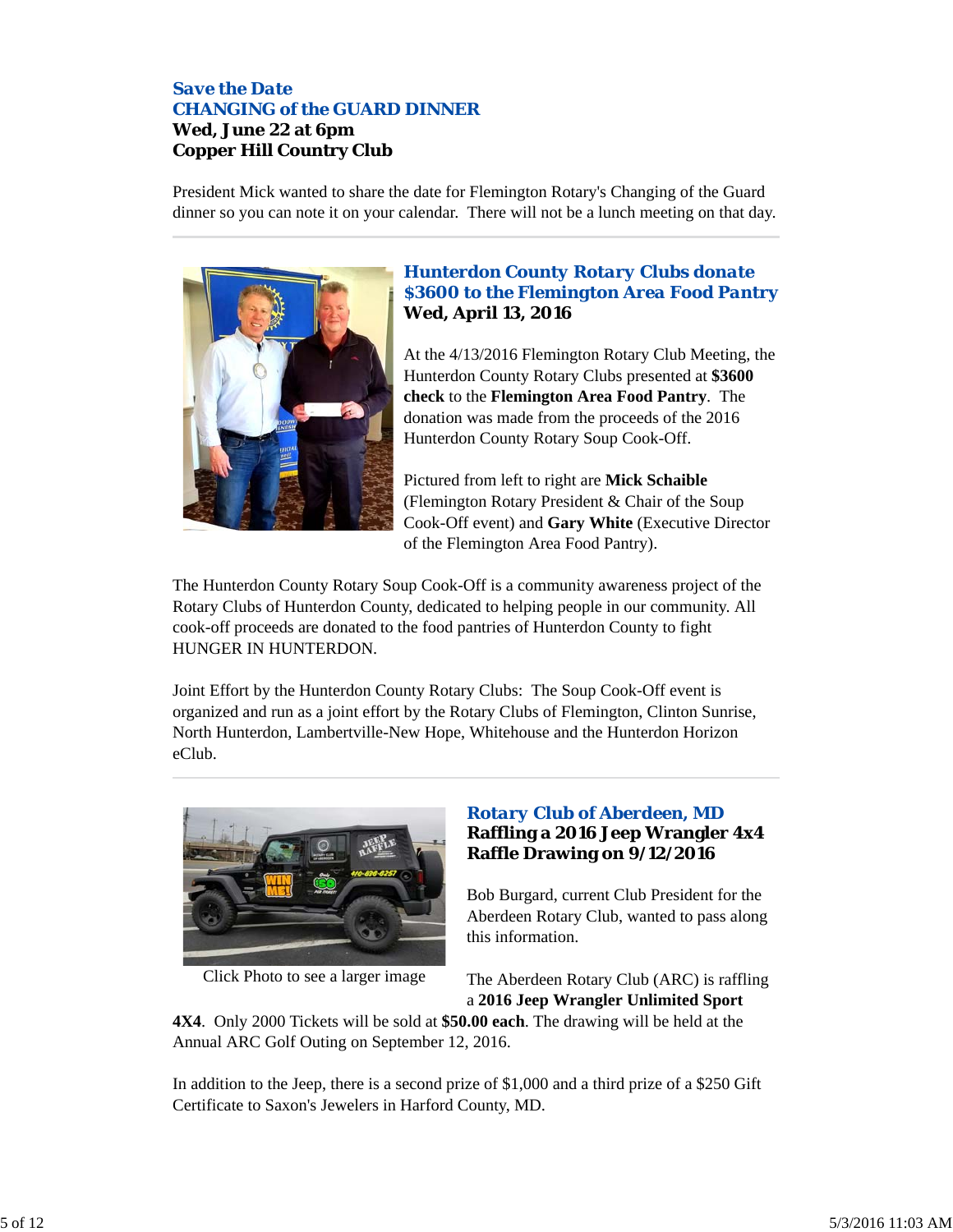Aberdeen Rotary Club is anticipating significant support for the Harford County Boys and Girls Club and Local Scholarships that are budgeted for over \$50,000.

The Aberdeen Rotary Charities is a 501c3. Tax deductible contributions are in reference to EIN# 90-0752980.

If you have any questions, contact Bob Burgard as follows: Cel(908) 528-4073 (or) Office(908) 751-1223.

410-838-6257 is a Call Center that forwards the call to raffle coordinator.



### *The Flemington Rotary MEMBER DIRECTORY Is Updated on the Website*

A PDF copy of the Club Directory is now kept on the club website, located on the password protected "**Members Only**" page. To access this, simply goto **www.FlemingtonRotaryNJ.org** and click on "Members

Only" in the upper left. The page is password protected. If you do not have the password, simply email us and request it.

If you see any updates that need to be made (a change of address, email, phone number, something is not listed correctly, etc.), please email Sandy Clark and request any changes to be made. **Click Here** to generate an email to Sandy.



### *SPEAKERS & PROGRAMS BEING SOUGHT*

President Mick is looking for some ideas for upcoming meeting programs and speakers. If you have any leads, please pass them onto Mick Schaible, who will follow-up to schedule the speaker.

**Click here** to generate an email directly to Mick.



### *HUNTERDON COUNTY CHAMBER OF COMMERCE*

As you know, the Rotary Club of Flemington is a member of the H.C. Chamber of Commerce. This enables all Rotarians the ability to attend a Chamber function as a "member". If someone asks you what your business is, you would explain that you are a member representing the Rotary Club of Flemington. **Click Here** to visit the Chamber website for a listing of upcoming events.



*Jersey Talk Radio - Internet Radio "THE ROTARY HOUR"* **Tuesdays** from **5pm to 6pm**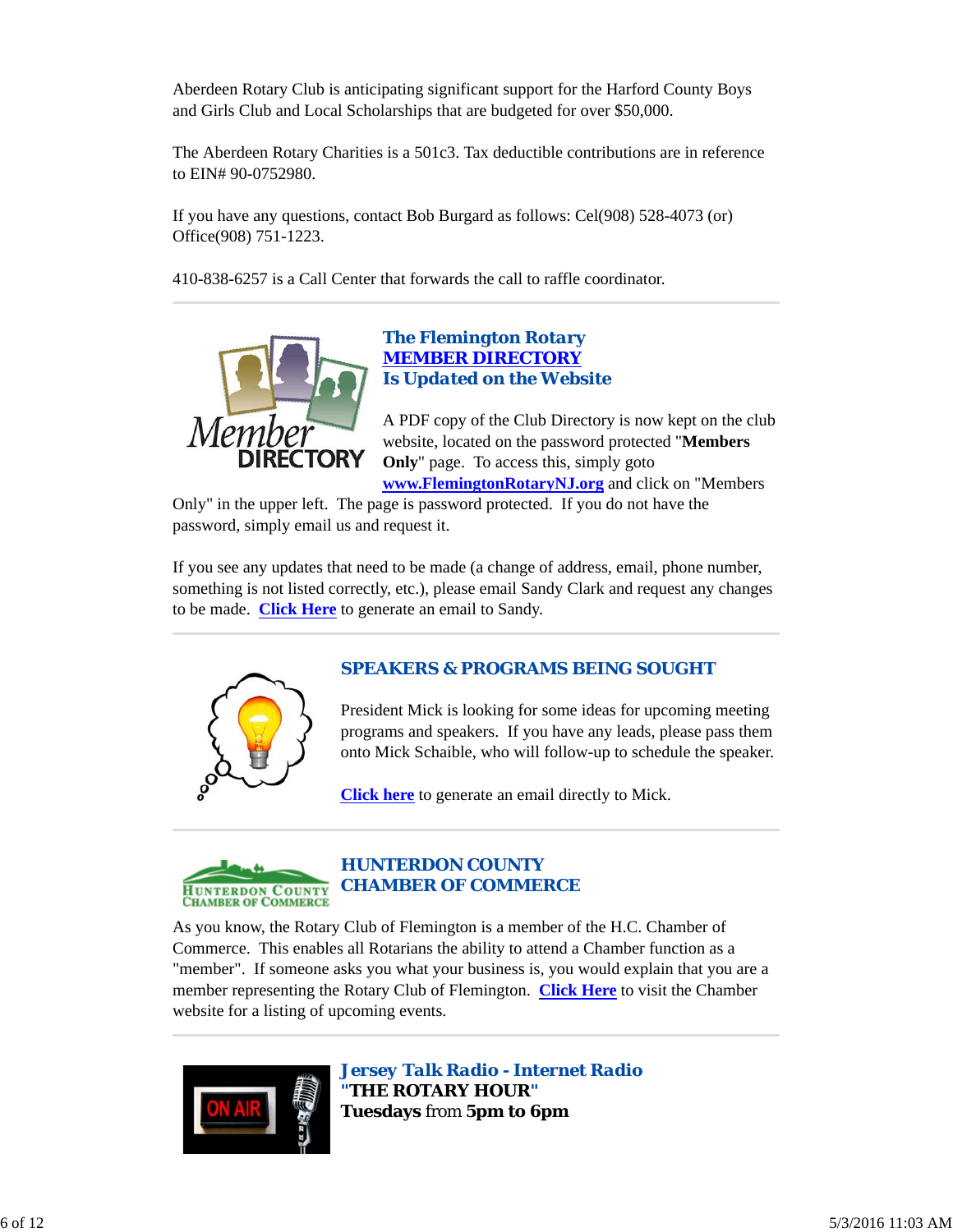

PDG Megan Jones-Holt is the host of "The Rotary Hour" on the "Jersey Talk Radio" internet radio station. She is always looking for guests to have on the show. If you are intersted, please get in touch with Megan at (908)894-4590 or **mjonesholt@gmail.com**.

**Click Here** to listen to the Internet Radio station from your PC, smart phone, mobile device, etc.



# *FLEMINGTON BUSINESS IMPROVEMENT DISTRICT*

www.downtownflemington.com

If you would like to learn more about events and activities going on around Flemington, please **CLICK HERE** to visit the Flemington Business Improvement District (BID) website.

### *ROTARY DISTRICT 7510 NEWS*

**Click Here** to read the current news from our Rotary District 7510.

### *SPEAKERS & PROGRAMS BEING SOUGHT*

We are always seeking new or creative ideas for upcoming meeting programs and speakers. If you have any leads, please pass them onto Mick Schaible. **Click here** to generate an email directly to Mick.

### *UPCOMING DATES TO NOTE:*

Wed, 5/04: Jim Davidson - Folklore of the Sourland Mountains Wed, 5/11: Doug Neidich - Solar Renewable Energy Wed, 5/18: Ann Thornton, President of MSI Plumbing & Remodeling - "What Small Business Owners Need to Know About Social Media" Wed, 5/25: Open

Wed, 6/01: Lissa Pettenati, Special Education/Biology Teacher at the Delaware Valley High School. She will speak about the Aquaponics and Hydroponics program that their class is using to grow vegetables using water and fish. They are looking to expand the program, but need help to get a large submersible pump and tubing.

Wed, 6/08: Open Wed, 6/15: Open Wed, 6/22: **Changing of the Guard Dinner at 6pm** at the Copper Hill Country Club. (*Note there is NO noon meeting on this day*) Wed, 6/29: Open

**Next RCOF Board Meeting**: Wed, 5/11 at 1:30 PM. (Meetings held bi-monthly). **Next Membership Meeting**: Wed, 5/4/2016 at 1:30 PM (Usually the 2<sup>nd</sup> Wed).

**Upcoming RCOF Club Events, Fundraisers, Fellowship Events, Etc**.: Sat, 6/11: **Pedals for Progress** Bicycle, Sewing Machine & Sports Gear Collection Sun, 6/12: **8th Annual Bark in the Park - Dog Walk**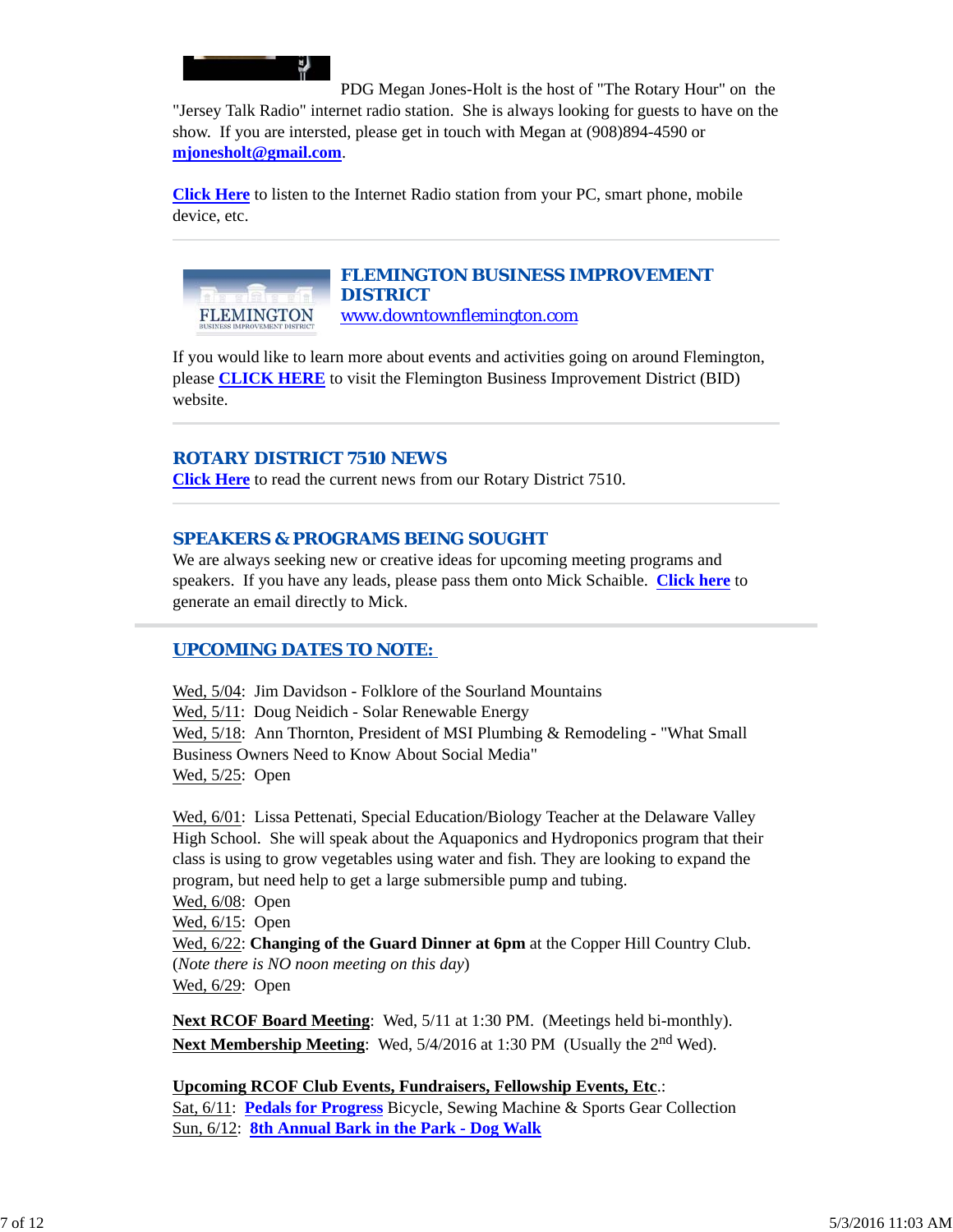### **Rotary District 7510 Events & Functions:**

May 13-15: 96th Annual **District Conference** at the Inn at Pocono Manor Fri, 6/10: 4th Hunterdon County Meeting - Time & Location To Be Announced Thurs, 6/30: District 7510 Changing of the Guard

#### *COMMITTEE LIST:*

**Click Here** to download the listing of all current Club Committee's and its members.

### *"MEMBERS ONLY" WEBSITE:*

### **Click Here for the Members Only section of the website to find:**

1) The "Membership Proposal Form" to propose a new member.

- 2) New Member Information.
- 3) An Online Copy of the Club Membership Directory.
- 4) A Link to All Photos Albums of the Club.

### *ROTARY WEBSITE LINKS:*

Rotary International: **www.Rotary.org** Rotary District 7510: **www.RotaryNJ.org**

### *NEARBY ROTARY CLUB MEETINGS:*

As A Rotarian, you are Welcome to attend a Rotary Club meeting anywhere in the world. Click here for the Rotary Club Locator App. Or see below for some local meetings:

#### Mondays

**Lambertville/New Hope** (6:30 pm) - Lambertville Station Restaurant; 11 Bridge Street, Lambertville NJ 08530

**Piscataway** (12:15 pm) - Radisson Hotel; 21 Kingsbridge Road, Piscataway, NJ 08854

#### Tuesdays

**Whitehouse** (12:15 pm) - Max's 22; 456 Route 22 West, Whitehouse Station, NJ 08889 **Princeton** (12:15 pm) - The Nassau Club; 6 Mercer Street, Princeton, NJ 08540 **Bridgewater-Bound Brook** (12:15 pm) - Arbor Glenn; 100 Monroe St, Bridgewater 08807

### Wednesdays

**Branchburg Township** (7:30 am): Stoney Brook Grille; 1285 Route 28, North Branch, NJ 08876

**Flemington** (12:15pm): Copper Hill Country Club; 100 Copper Hill Road, Ringoes, NJ 08851

**Hillsborough Township** (6:15 pm): Pheasant's Landing; 311 Amwell Road (Rt. 514), Hillsborough, NJ 08844

#### Thursdays

**Clinton Sunrise** (7:30 am): Clinton Fire Department; New Street, Clinton, NJ 08809 **Somerville/Bridgewater** (12:15 pm): Bridgewater Manor; 1251 US Highway 202/206, Bridgewater, NJ 08807

**Trenton** (12:15 pm): Freddie's Tavern; 12 Railroad Avenue, West Trenton, NJ 08628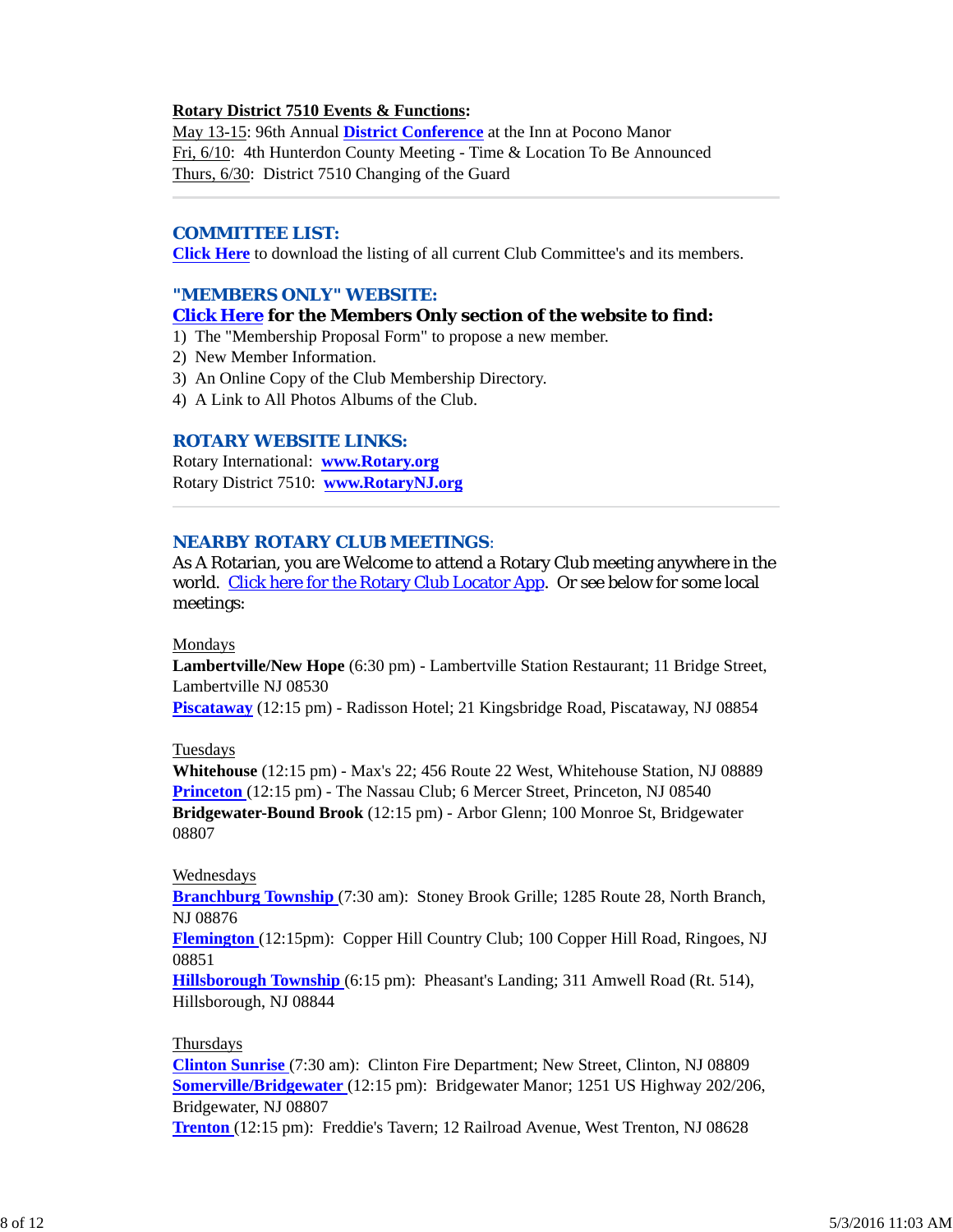Fridays **North Hunterdon** (12:15 pm): Beaver Brook County Club; 25 County Club Drive, Annandale, NJ 08801 Princeton Corridor (12:15pm): Hyatt Regency; 102 Carnegie Center, Rt. 1 North, Princeton, NJ 08540

eClub

**Rotary eClub of Hunterdon Horizon**: View website for meetings or online makeups.

# RI President's Call for Action in **2015-2016**: **"Be A Gift To The World" Rotary Club of Flemington - Our 92nd Year**

Founded October 3, 1923 \* Charter #1529 \* District 7510

| <b>D.J. Wright</b>                                                                                          |  |  |
|-------------------------------------------------------------------------------------------------------------|--|--|
| <b>Chris Steffner</b>                                                                                       |  |  |
| <b>Bob Newland</b>                                                                                          |  |  |
| <b>Lynn Hyman</b> (immediate Past-President)                                                                |  |  |
| <b>Chris Kamnitsis</b>                                                                                      |  |  |
| <b>Joe Ziegler</b>                                                                                          |  |  |
| <b>Jim Davidson</b>                                                                                         |  |  |
| <b>K.R. "Ravi" Ravindran</b> (Sri Lanka)                                                                    |  |  |
| Hal Daume (Berkeley Heights, NJ)                                                                            |  |  |
| <b>Charles Minton</b> (Union, NJ)                                                                           |  |  |
| <b>Bob Zeglarski</b> (Roselle-Rosselle Park)                                                                |  |  |
| <b>Albert Varga</b> (Lambertville-New Hope)                                                                 |  |  |
| $C_{\text{lab}}$ Mostings: Wednesdey 12.15 nm $C_{\text{annon}}$ Uill $C_{\text{countup}}$ $C_{\text{lab}}$ |  |  |

Club Meetings: **Wednesday, 12:15 pm, Copper Hill Country Club** 100 Copper Hill Road, Ringoes 08551





Be a gift to the world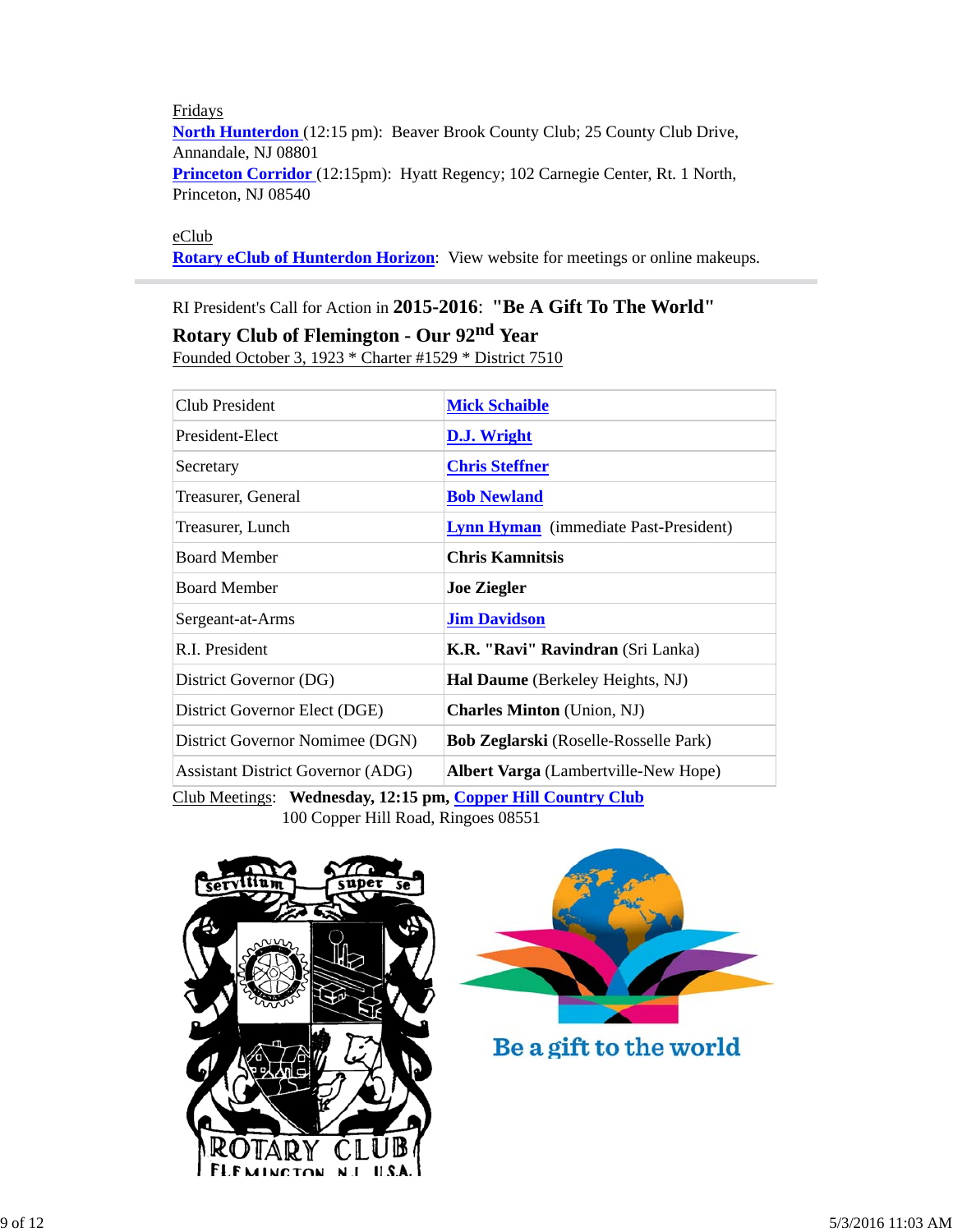

*MISSION STATEMENT*: The mission of Rotary International is to assist and guide Rotarians and Rotary clubs to accomplish the Object of Rotary to ensure Rotary's continuing relevance and to help build a better world, emphasizing service activities by individuals and groups that enhance the quality of life and human dignity, encouraging high ethical standards, and creating greater understanding among all people to advance the search for peace in the world.

**THE OBJECT OF ROTARY:** The object of Rotary is to encourage and foster the ideal of service as a basis of worthy enterprise and, in particular, to encourage and foster:

**1st**: The development of acquaintance as an opportunity for service;

**2nd**: High ethical standards in business and professions, the recognition of the worthiness of all useful occupations, and the dignifying of each Rotarian's occupation as an opportunity to serve society;

**3rd**: The application of the ideal of service in each Rotarian's personal, business and community life;

**4th**: The advancement of international understanding, goodwill, and peace through a world fellowship of business and professional persons united in the ideal of service.

**THE 4-WAY TEST:** "Of the things we think, say or do:

- **1st**: Is it the Truth?
- 2<sup>nd</sup>: Is it Fair to all concerned?
- **3rd**: Will it build goodwill and better friendships?
- **4th**: Will it be beneficial to all concerned?"

### *ROTARY's AVENUE'S OF SERVICE*:

**1)** Through **Club Service**, we have fun, build lasting friendships, and make sure that our club runs well.

**2)** Through **Vocational Service**, we volunteer our professional skills to serve others and promote integrity in everything we do.

**3)** Through **Community Service**, we address local needs and work with our community to bring lasting improvements.

**4)** Through **International Service**, we meet humanitarian needs around the globe and promote world understanding and peace.

**5)** Through **Youth Service**, we work with young people to help them become the next generation of leaders, visionaries, and peacemakers.

# **2015-2016 CLUB MEMBER ROSTER Rotary Club of Flemington, NJ**

Current Number of Members: 43

| <b>Rotarian</b>           | <b>Member Since</b> | <b>Classification</b>   |
|---------------------------|---------------------|-------------------------|
| Black. Bruce B.           | 2007                | Health and Fitness      |
| Bohler, Herbert C. (Herb) | 1977                | Specialty Advertising   |
| <b>Campbell, Jennifer</b> | 2015                | <b>General Practice</b> |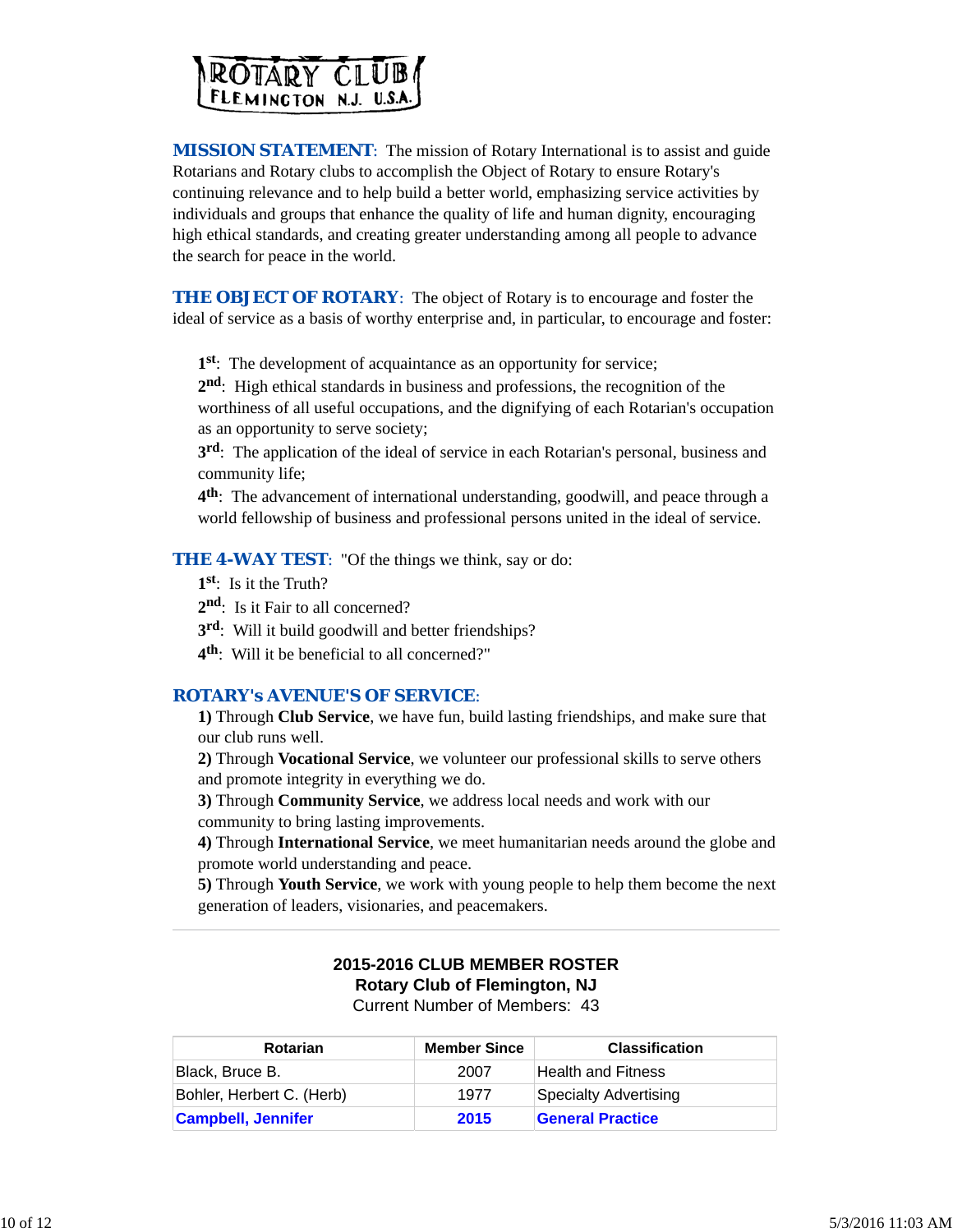| Chittenden, Robert L. (Bob)       | 2003 | M.E.F.P. Consulting Engineering |
|-----------------------------------|------|---------------------------------|
| Clark, Arthur L. (Sandy)          | 1987 | Printing                        |
| Davidson, James G. (Jim)          | 2002 | <b>Rubber Products</b>          |
| del Campo, Ann                    | 2016 | <b>Scientist &amp; Farmer</b>   |
| Ferrari, Frederick J. (Fred)      | 1964 | Orthodontia                     |
| Fisher, Charles H. (Charlie)      | 1961 | <b>Funeral Services</b>         |
| Fisher, Thomas H. (Tom)           | 2012 | Property & Casualty Insurance   |
| Harrison, Jeffrey (Jeff)          | 1996 | Psychotherapy                   |
| <b>Goldsmith, Cheryl</b>          | 2016 | <b>Realtor</b>                  |
| <b>Goodwin, Michael S.</b>        | 2016 | <b>Youth Development</b>        |
| Hyman, Lynn                       | 2010 | <b>Retail Banking</b>           |
| Kamnitsis, Christopher P. (Chris) | 2001 | <b>Financial Planning</b>       |
| <b>Kritharis, Nikolaos (Nik)</b>  | 2016 | <b>Dentistry</b>                |
| Liebross, Ira                     | 1997 | <b>Family Medicine</b>          |
| Loew, Darren                      | 2002 | Orthodontics                    |
| Martin, Teresa (Terry)            | 1993 | Solid Waste/Recycling           |
| Mazujian, Harry                   | 2004 | Clergy                          |
| McWilliams, Nancy                 | 1992 | Psychotherapy                   |
| Metz, Kim                         | 2007 | <b>Technical Education</b>      |
| Muller, George D.                 | 1964 | <b>Cut Glass Manufacturing</b>  |
| Nastasi, William (Bill)           | 1996 | <b>General Contracting</b>      |
| Newland, Robert D. (Bob)          | 1998 | Insurance                       |
| Ownes, Terry M.                   | 1987 | <b>Floor Covering</b>           |
| Phelan, Christopher J. (Chris)    | 2009 | <b>Chamber Of Commerce</b>      |
| Randolph, R. Wayne                | 1982 | <b>Veterinary Medicine</b>      |
| Reinbacher, Otto A.               | 1997 | Clergy                          |
| Rogow, Stephen S. (Steve)         | 1973 | Orthodontics                    |
| Schaible, R. Michael (Mick)       | 1998 | <b>Appraisal Services</b>       |
| Skowronek, Kenneth J. (Ken)       | 1994 | <b>Family Law</b>               |
| Sollner, Richard F. (Dick)        | 1962 | Air Transportation              |
| Steffner, Christina (Chris)       | 2014 | Education                       |
| Stothoff, Richard H. (Dick)       | 1966 | Sanitary Engineering            |
| Weinstein, Theodore H. (Ted)      | 1994 | <b>Pulmonary Medicine</b>       |
| Widico, Karen A.                  | 1997 | <b>Public Health Services</b>   |
| Williams, Gwen                    | 1991 | Purchasing/Manufacturing        |
| Wise, Robert (Bob)                | 1992 | <b>Hospital Administration</b>  |
| Woske, Harry                      | 1977 | Cardiology                      |
| Wright, Daniel J. (D.J.)          | 2003 | <b>Funeral Services</b>         |
| Ziegler, Joseph E. (Joe)          | 1988 | <b>Investment Advisor</b>       |
| Zullo, John J. (Johnnie)          | 1987 | <b>Chemical Engineering</b>     |